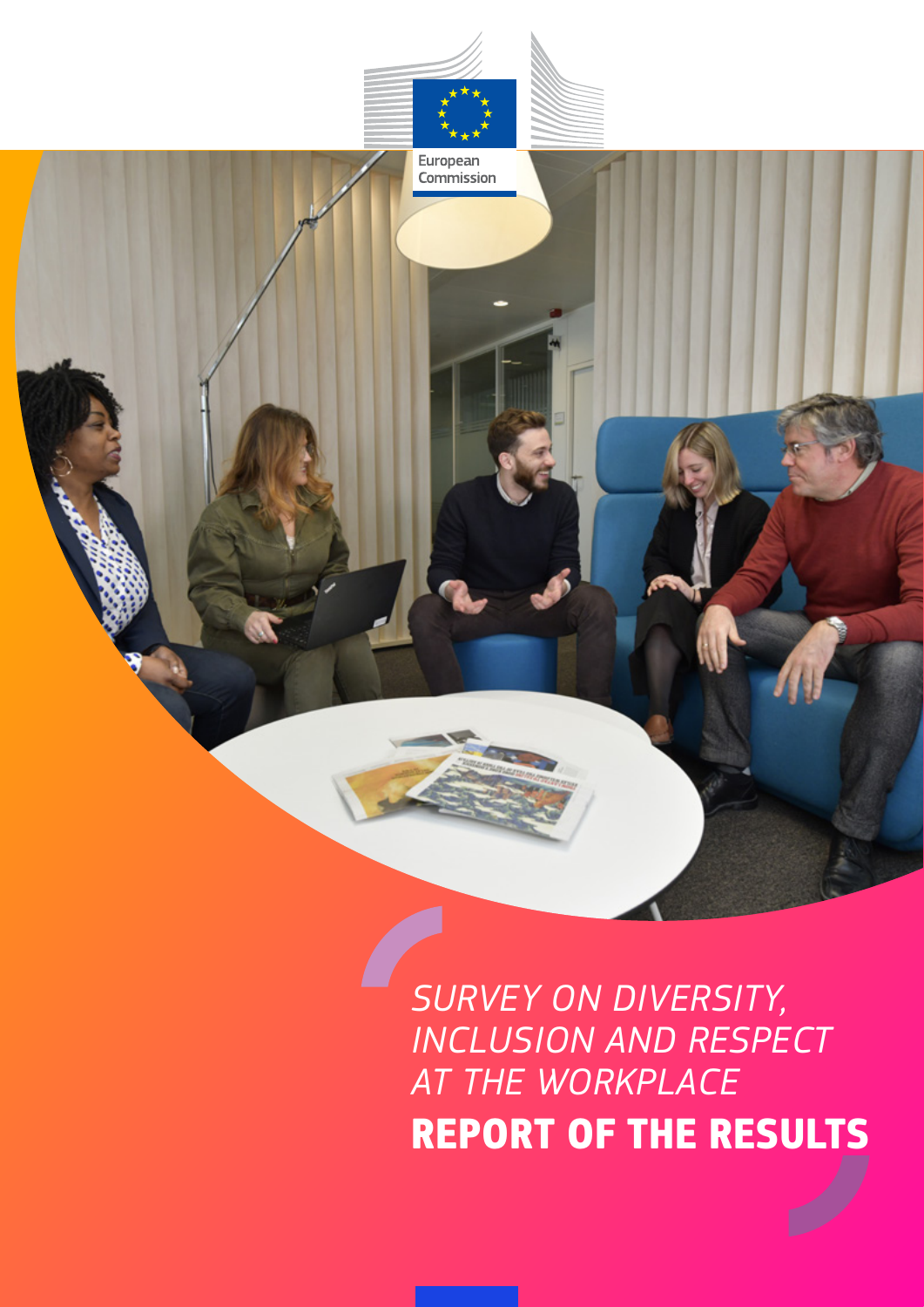### **COMMISSIONERS' FOREWORD**

Our vision for a diverse and inclusive workplace is one where everyone feels a sense of belonging and is supported in reaching their full potential.

Following the announcement in the 2020-2025 anti-racism action plan, and for the first time, the European Commission and the European External Action Service have collected data on diversity, inclusion and respect at the workplace through a dedicated survey.

The survey covered all categories of staff and all grounds of discrimination that the EU actively fights: sex, racial or ethnic origin, religion or belief, disability, age or sexual orientation. While participation in the survey was voluntary, we are delighted that 10,199 staff responded (22% of those contacted). We hope that in future surveys we will have even higher participation, so that the results reflect the views of even more of our staff.

We thank all participants. Your replies will help us make the Commission and the European External Action Service, better and more inclusive workplaces. The results presented in this report give us a solid evidence base for developing future policies.

Various messages emerge from the survey. Many aspects of diversity and inclusion are generally positively assessed, such as gender balance in management and inclusion of LGBTIQ colleagues.

At the same time, the survey shows that there are areas where we should improve. We are determined to **act on the findings** of this survey by implementing policies and actions, notably in the context of the Commission's new human resources strategy. Specifically, we will look into improving our attractiveness as an employer for people from an ethnic minority background and we will foster support and services to our colleagues with a disability or those caring for a family member with a disability. We will work actively with all colleagues and in particular with managers, who play a critical role in fostering an inclusive work culture in teams. There will also be a new anti-harassment framework for the Commission with emphasis on prevention that will further promote respect and inclusiveness in the workplace.

We are committed to evaluating the impact of our actions through future surveys in order to measure progress towards our goals and further promote a fair, diverse and inspiring work culture for all.

#### **Josep Borrell Fontelles**

High Representative of the Union for Foreign Affairs and Security Policy/Vice-President of the European Commission

#### **Johannes Hahn**

Commissioner for Budget and **Administration** 

#### **Helena Dalli** Commissioner for Equality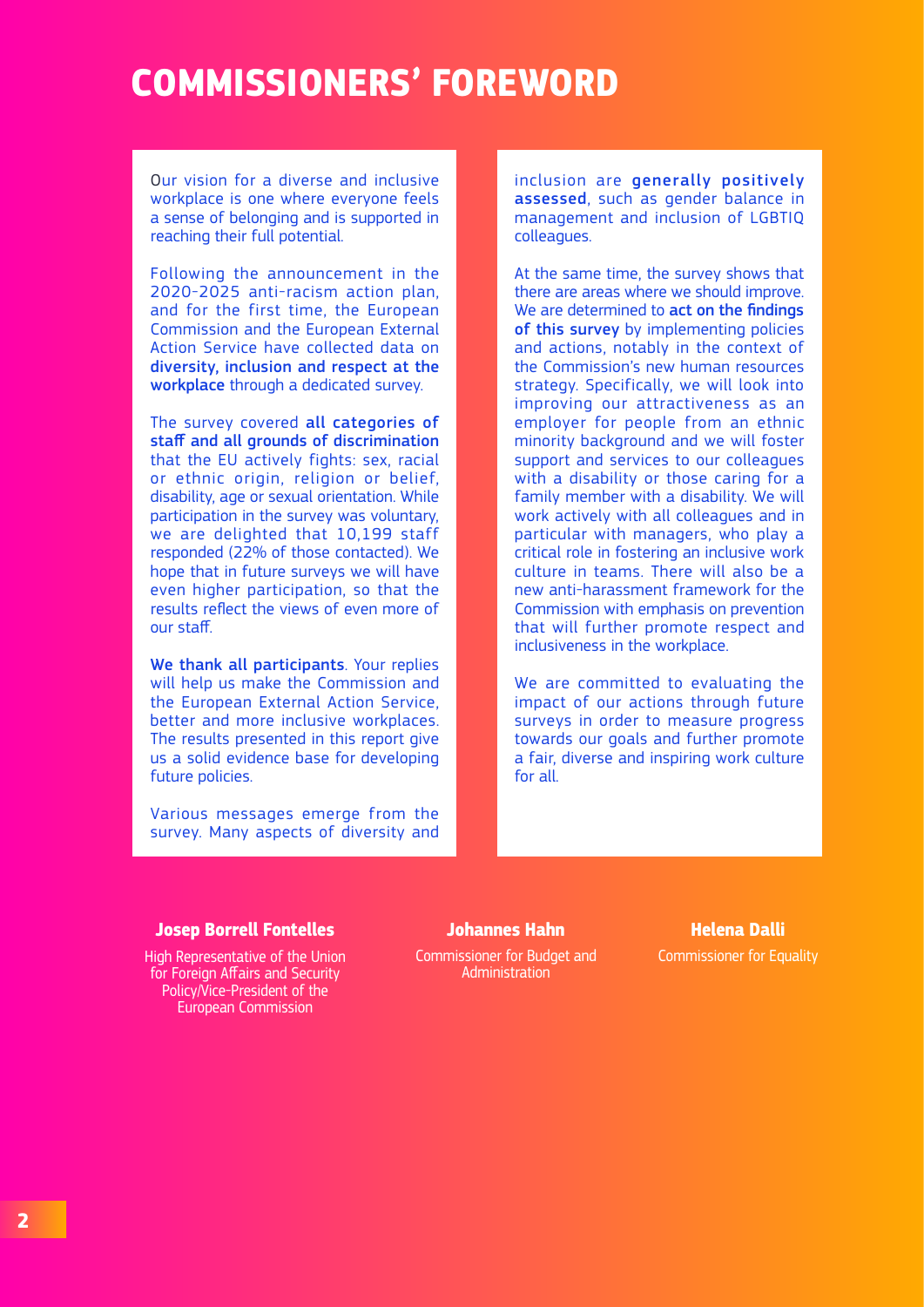# **SUMMARY FINDINGS**

This survey is part of our efforts to build a Union of Equality, starting with our own institutions. Accordingly, in all its equality strategies<sup>1</sup>, the Commission has committed itself as an employer to lead by example and to support diversity and inclusion at work.

This survey aims to measure the existing diversity among the workforce, to evaluate the respondents' perceptions of inclusion and respect at workplace and to collect data to steer evidence-based policies. This report focuses on the findings of the diversity and inclusion sections of the survey and mentions main results of the respect at the workplace section, which are detailed in a dedicated report in annex.

The survey was sent to staff of the Commission, executive agencies and European External Action Service on 10 March 2021 and was open until 31 March 2021. There was a 22% response rate (more than 10,000 respondents). Staff members working in delegations are counted as EEAS respondents in this report. Locally employed staff were however not consulted for this survey.

Based on comparison with existing staff data (for example on age, gender, employment status or seniority) the demographic characteristics of the respondents are broadly in line with those of all staff.

However, it is important to note from the outset that although significant, a 22% response rate does not allow for conclusions to be drawn for all staff. It does nonetheless allow a clear picture of the 10,000 people who responded and this will help guide future policies.

For the first time, we have a documented vision of the self-declared diversity among our staff:

- 37.7% of respondents declared a religious affiliation;
- 8.7% of respondents declared themselves to be LGBTIQ;
- 7.3% declared themselves to be from an ethnic minority background;
- 6.4% said they cared for a dependent with a disability; and
- 4.4% said they had a disability.

We cannot extrapolate to say that these percentages hold for all staff. Nor can we compare directly with figures on the diversity of the EU population as there are no complete and fully comparable equality data at EU level. This report will therefore not present benchmarking figures to compare the diversity of the respondents with society as a whole.



<sup>1</sup> [Gender equality strategy 2020-2025](https://ec.europa.eu/info/policies/justice-and-fundamental-rights/gender-equality/gender-equality-strategy_en), [EU anti-racism action plan 2020-2025](https://ec.europa.eu/info/policies/justice-and-fundamental-rights/combatting-discrimination/racism-and-xenophobia/eu-anti-racism-action-plan-2020-2025_en), [EU strategic framework for Roma equality, inclusion and](https://ec.europa.eu/info/publications/new-eu-roma-strategic-framework-equality-inclusion-and-participation-full-package_en) [participation 2020-2030,](https://ec.europa.eu/info/publications/new-eu-roma-strategic-framework-equality-inclusion-and-participation-full-package_en) [EU LGBTIQ equality strategy 2020-2025](https://ec.europa.eu/info/policies/justice-and-fundamental-rights/combatting-discrimination/lesbian-gay-bi-trans-and-intersex-equality/lgbtiq-equality-strategy-2020-2025_en), [EU strategy for the rights of persons with disabilities 2021-2030](https://ec.europa.eu/social/main.jsp?catId=738&langId=en&pubId=8376&furtherPubs=yes) and [EU strategy on combating antisemitism and fostering Jewish life \(2021-2030\)](https://ec.europa.eu/info/policies/justice-and-fundamental-rights/combatting-discrimination/racism-and-xenophobia/combating-antisemitism/eu-strategy-combating-antisemitism-and-fostering-jewish-life-2021-2030_en)

<sup>2</sup> 5,784 respondents from the Commission replied to questions on respect at workplace - 14% response rate.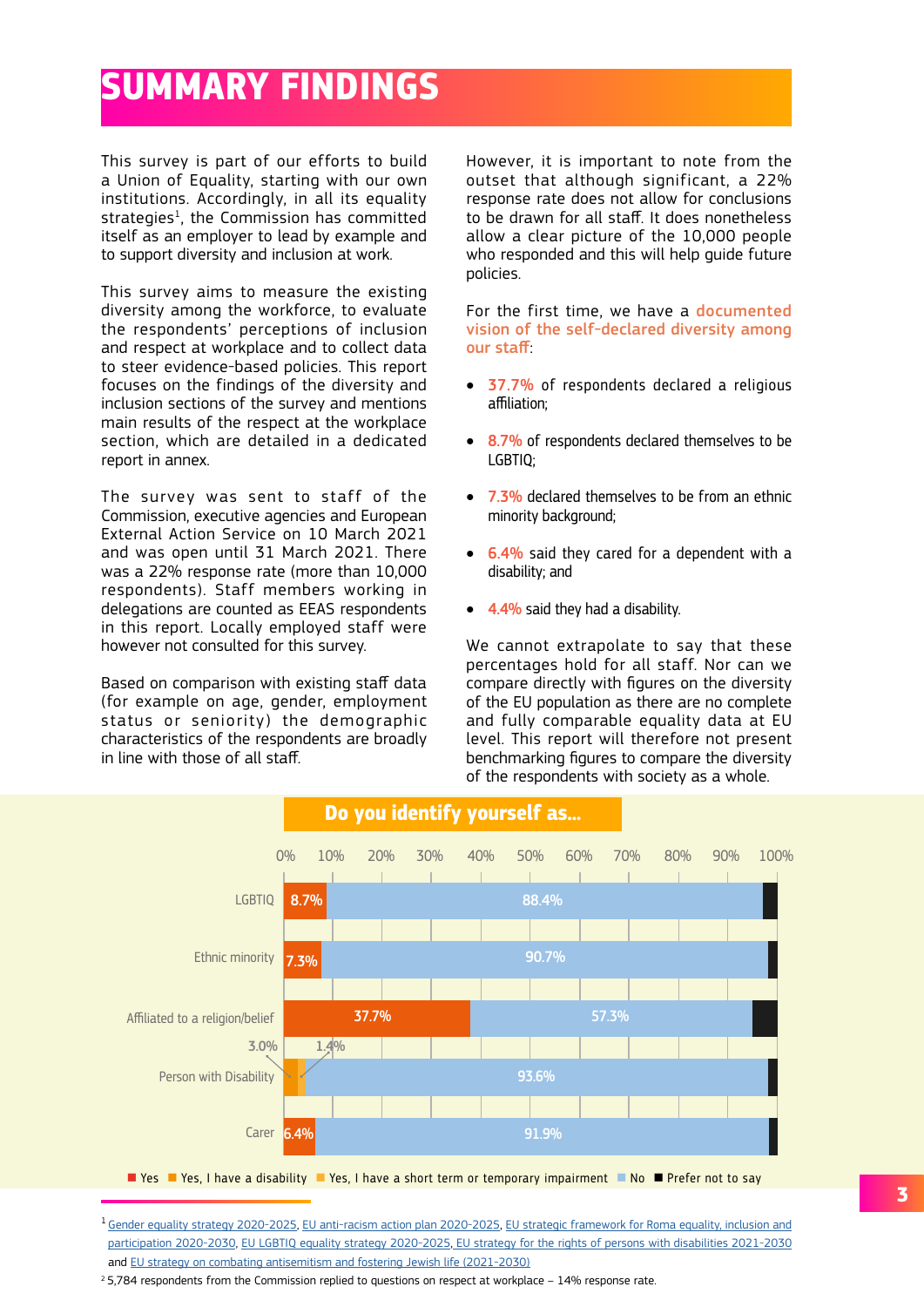# **A POSITIVE GENERAL PERCEPTION…**

The feeling of inclusion is high overall, with 72% of respondents saying that they feel 'personally respected, valued and have the same opportunities as others, irrespective of personal characteristics' at work. This

positive result is however tempered by the respondents from some groups, in particular those from an ethnic minority background or with a disability (respectively 60% and 56%).



Interestingly, even if respondents feel positively valued and recognised themselves, their perception of the fair treatment of others is less positive: a smaller majority (58%) feels that '*everybody* is respected, valued and have the same opportunities as others, irrespective of personal characteristics.' This drops further, falling below the average for respondents from an ethnic minority background and those with a disability (47% and 44%).

The overall perception of diversity and inclusion in the Commission, EEAS and executive agencies is positive: 80% of respondents would recommend their organisation (either totally or partially) as an employer of choice regarding diversity.

Moreover, most respondents consider their management 'committed to an inclusive and equal treatment of all staff members' (60% positive perception).



■ Yes, totally ■ Yes, for some aspects only ■ Not really ■ Not at all ■ Prefer not to say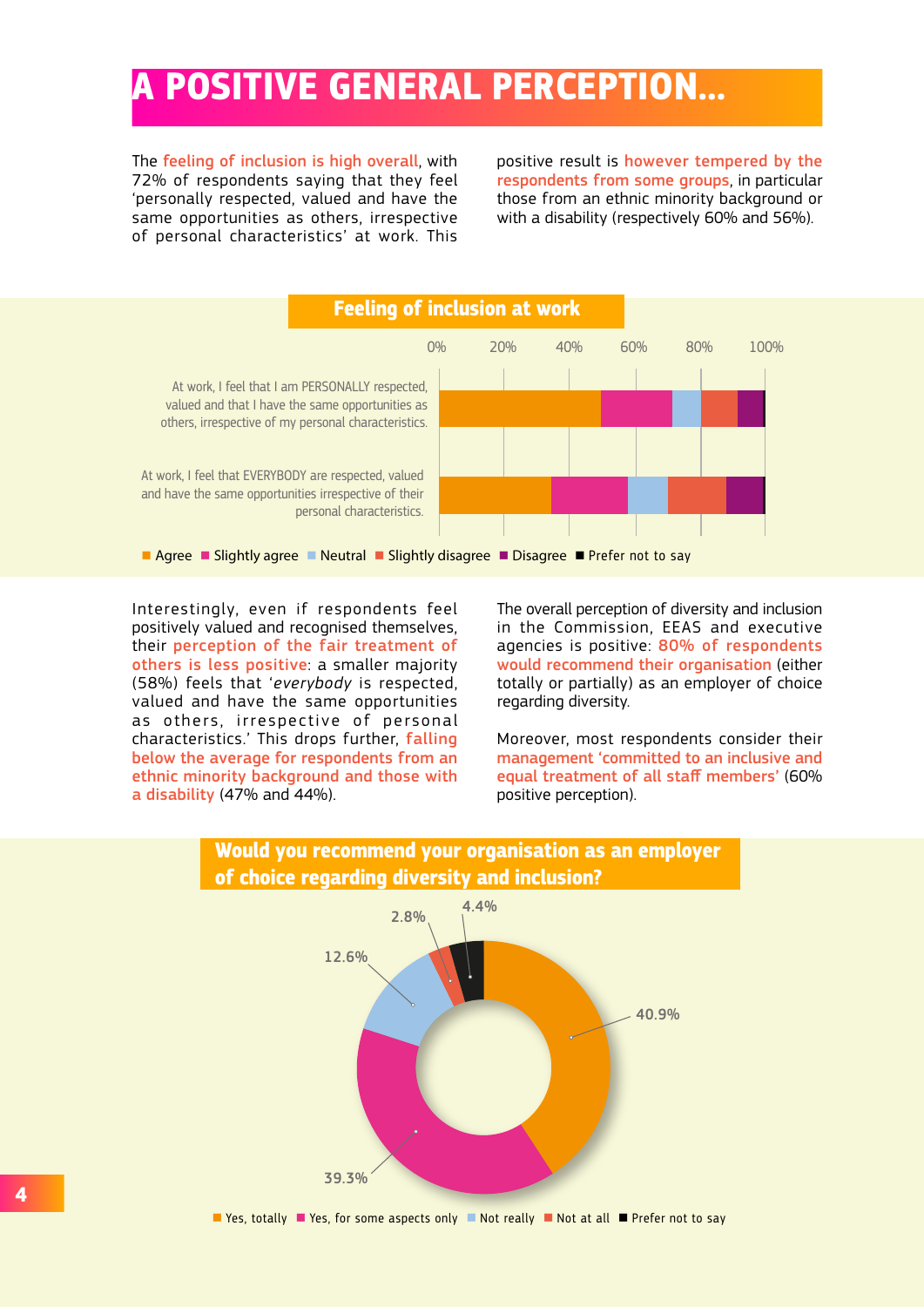# **… THAT SHOULD NOT HIDE DIVERGENCES**

However, this should not mask a varied perception of different aspects of diversity. Less than half of all respondents think that their organisation is diverse in terms of disability or ethnic origin.



Regarding the atmosphere at work, 'behaviours, remarks or decisions which made someone (including yourself) feel discriminated or unequally treated' are reported by many

respondents: 43% have directly observed or experienced such attitudes in the last 5 years.





■ Yes ■ Yes and I generally speak out ■ Yes but I generally do not react  $\blacksquare$  No, but I know of precise cases  $\blacksquare$  No  $\blacksquare$  Prefer not to say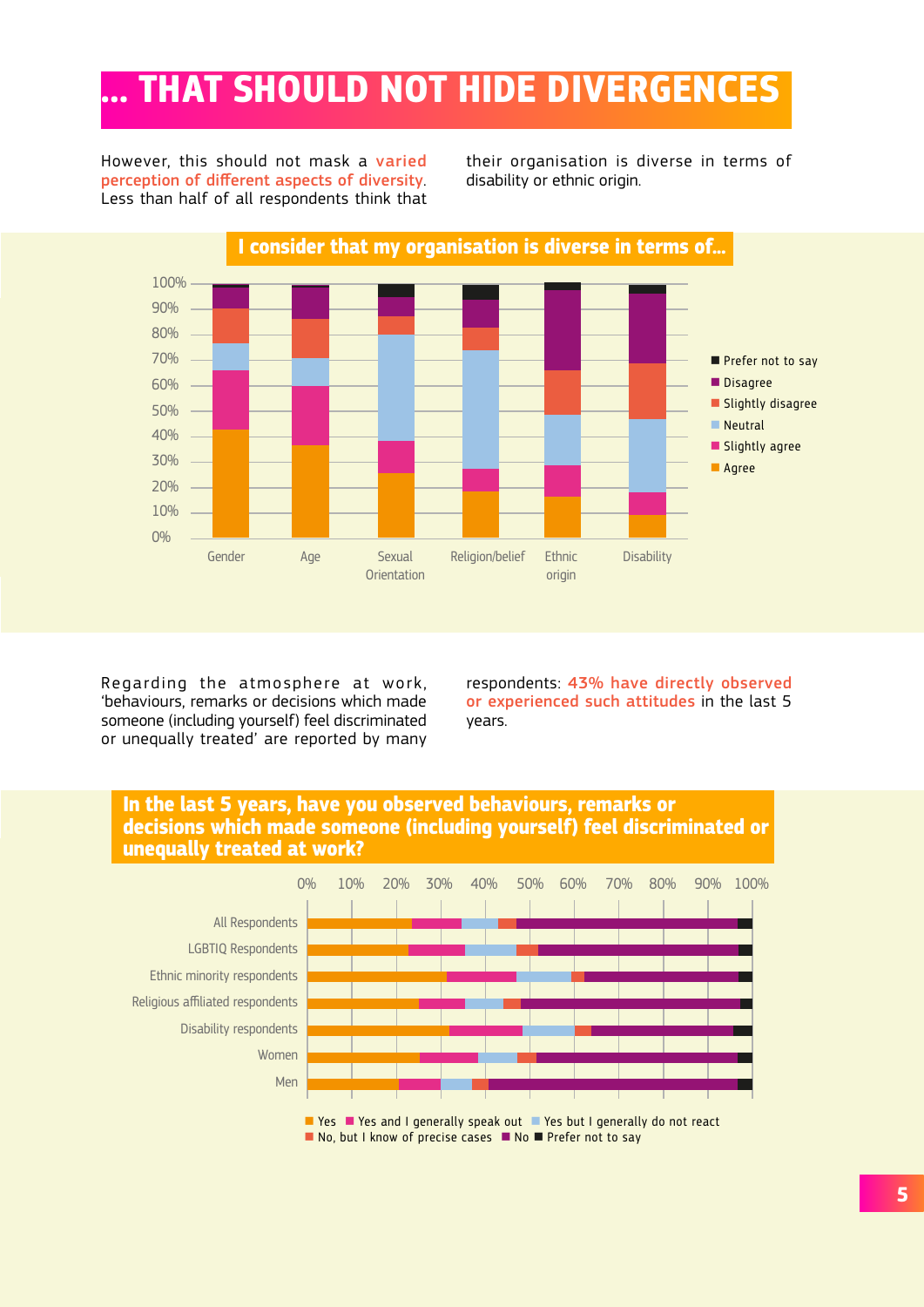This is more prominent among some groups of respondents: +1.2 percentage points for respondents with a religious affiliation, +4.1 pp for women, +6.0 pp for LGBTIQ respondents, +16.3 pp for respondents from ethnic minorities and +17.1 pp for respondents with a disability.

Perceptions based on personal characteristics may also impact colleagues' careers: 16% of respondents have refrained from 'applying to a job vacancy, a new project or some training because of one or more personal characteristics'. This number rises to 25% of respondents from an ethnic minority background and 40% of respondents with a disability.

Respondents are aware of the diversity and inclusion actions put in place by their

organisation, but are not very familiar with the details. While 16% know and are familiar with the diversity and inclusion action plans and strategies, more than half (55%) have merely 'heard of' them and 29% have not heard of them at all.

This survey covered the grounds of discrimination listed in the treaties and which the EU actively combats: sex, racial or ethnic origin, religion or belief, disability, age or sexual orientation<sup>2</sup>. In addition to these six grounds, respondents spontaneously declared other grounds that, in their perception, may trigger unequal treatment. The main ones stated were, in descending order: grade/ employment status, nationality, family status, socio-economic and cultural background, political opinion and appearance.

#### **ON RESPECT AT THE WORKPLACE**

The survey included a dedicated section on respect at the workplace that was undertaken as part of the Commission's work to review its harassment prevention policy dating back to 2006. While the response rate of 14% for this section does not make it possible to draw conclusions for all Commission staff, the survey responses give a good overview of the experiences that respondents report having had in the workplace.

In terms of overall perception, over 53% of respondents working in the Commission consider that the organisation tackles sexual harassment effectively, compared with 18% who do not. Responses were more divided on psychological harassment, with 40% of respondents agreeing that the Commission addresses psychological harassment effectively, against 40% who do not.

These overall perceptions are similar for the EEAS, where 57% of respondents consider that the organisation tackles sexual harassment effectively, compared with 19% who do not. For psychological harassment, 40% of

respondents agree that the EEAS addresses this effectively, against 43% who do not.

Most respondents had not experienced the behaviours, which could potentially qualify as either psychological or sexual harassment. 26% of those who did had sought assistance while 59.4% were reluctant to ask for support.

Looking ahead to future actions, the top five actions seen by respondents as being 'very effective' in tackling harassment were: 1) managers taking swift action; 2) effective disciplinary procedures; 3) raising awareness of what harassment is, and where to find information; 4) making clear the types of behaviour that are not acceptable; 5) encouraging early, informal ways of solving conflicts.

 $2$  Article 10 TFEU: "In defining and implementing its policies and activities, the Union shall aim to combat discrimination based on sex, racial or ethnic origin, religion or belief, disability, age or sexual orientation".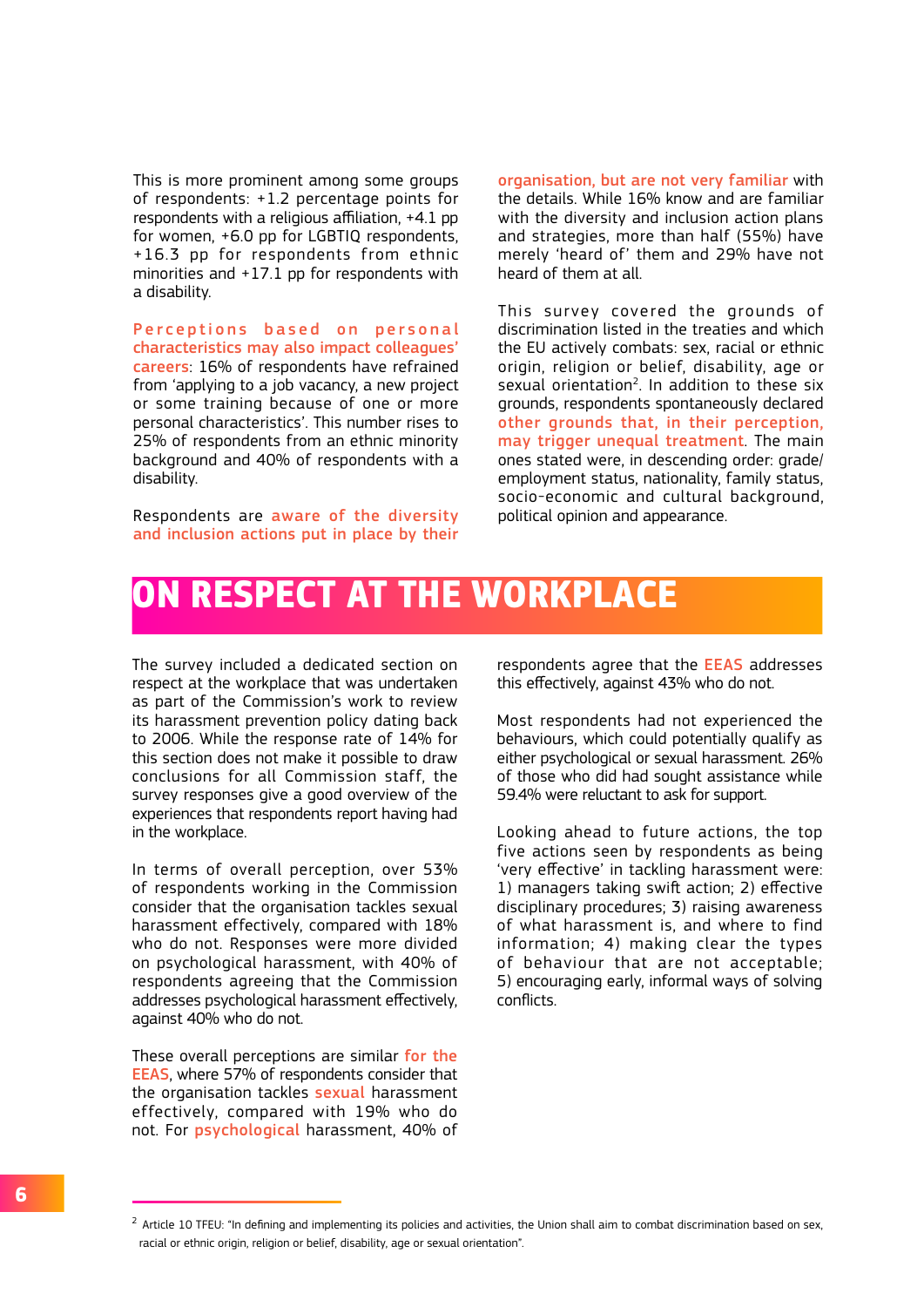## **NEXT STEPS**

The results of this survey have for the first time given strong pointers to the aspects of diversity and inclusion that staff in our organisations perceive to be important.

The [new HR strategy](https://ec.europa.eu/info/sites/default/files/c_2022_2229_2_en_act_part1_v12.pdf), adopted on 5 April 2022 commits the Commission to drawing on the results of this survey to update its diversity and inclusion action plan. This process to update the action plan will be led by the Diversity and Inclusion Office in DG HR but will involve staff and their representatives in a participatory process.

Moreover, the results concerning respect at the workplace give a solid basis for guiding the review of the Commission policy on the

prevention of and fight against harassment, planned to be delivered in 2022.

For the EEAS and thus the delegations, the results of this survey will feed into existing initiatives, such as in the areas of disability and support for LGBTIQ colleagues, and a new diversity and inclusion action plan. In addition, the findings have informed the second antiharassment awareness-raising campaign which is currently under way.

The Commission and the European External Action Service will conduct a follow up diversity and inclusion survey towards the end of this College mandate to measure progress.

### **FURTHER INFORMATION**

You can find more information and detailed results of this survey by following these links:

- Section I of the diversity and inclusion [report: main findings](https://myintracomm.ec.europa.eu/staff/Documents/working-conditions/diversity/Section%20I%20of%20the%20diversity%20and%20inclusion%20report%20main%20findings.pdf?d=w5f4724520a5f4a719bf6b3a89bf5f98e)
- [Section II of the diversity and inclusion](https://myintracomm.ec.europa.eu/staff/Documents/working-conditions/diversity/Section%20II%20of%20the%20diversity%20and%20inclusion%20report%20results%20by%20ground%20of%20discrimination.pdf?d=w6986d30e213949d18f4e7226a73a9f2b) [report: results by ground of discrimination](https://myintracomm.ec.europa.eu/staff/Documents/working-conditions/diversity/Section%20II%20of%20the%20diversity%20and%20inclusion%20report%20results%20by%20ground%20of%20discrimination.pdf?d=w6986d30e213949d18f4e7226a73a9f2b)
- Section III of the diversity and inclusion [report: results by workplace](https://myintracomm.ec.europa.eu/staff/Documents/working-conditions/diversity/Section%20III%20of%20the%20diversity%20and%20inclusion%20report%20results%20by%20workplace.pdf?d=w2d739771eebc49d9991a2625c0b68712)
- [Annexes of the diversity and inclusion](https://myintracomm.ec.europa.eu/staff/Documents/working-conditions/diversity/Annexes%20of%20the%20diversity%20and%20inclusion%20report.pdf?d=w8cab55a5ceca4807a188b341ca9077f9) [report](https://myintracomm.ec.europa.eu/staff/Documents/working-conditions/diversity/Annexes%20of%20the%20diversity%20and%20inclusion%20report.pdf?d=w8cab55a5ceca4807a188b341ca9077f9)
- Factsheet of the diversity, inclusion and [respect at workplace report](https://myintracomm.ec.europa.eu/staff/Documents/working-conditions/diversity/Factsheet%20Diversity%20and%20inclusion%20Survey_v7%20%28EN%29.pdf?d=w64cf12950e8f464698e39bb12b2512d0) (EN)
- Respect at the workplace report

For any question, comments or suggestions on this report, please contact:

[EC-DIVERSITY-AND-INCLUSION-SURVEY@](mailto:EC-DIVERSITY-AND-INCLUSION-SURVEY@ec.europa.eu) [ec.europa.eu](mailto:EC-DIVERSITY-AND-INCLUSION-SURVEY@ec.europa.eu)